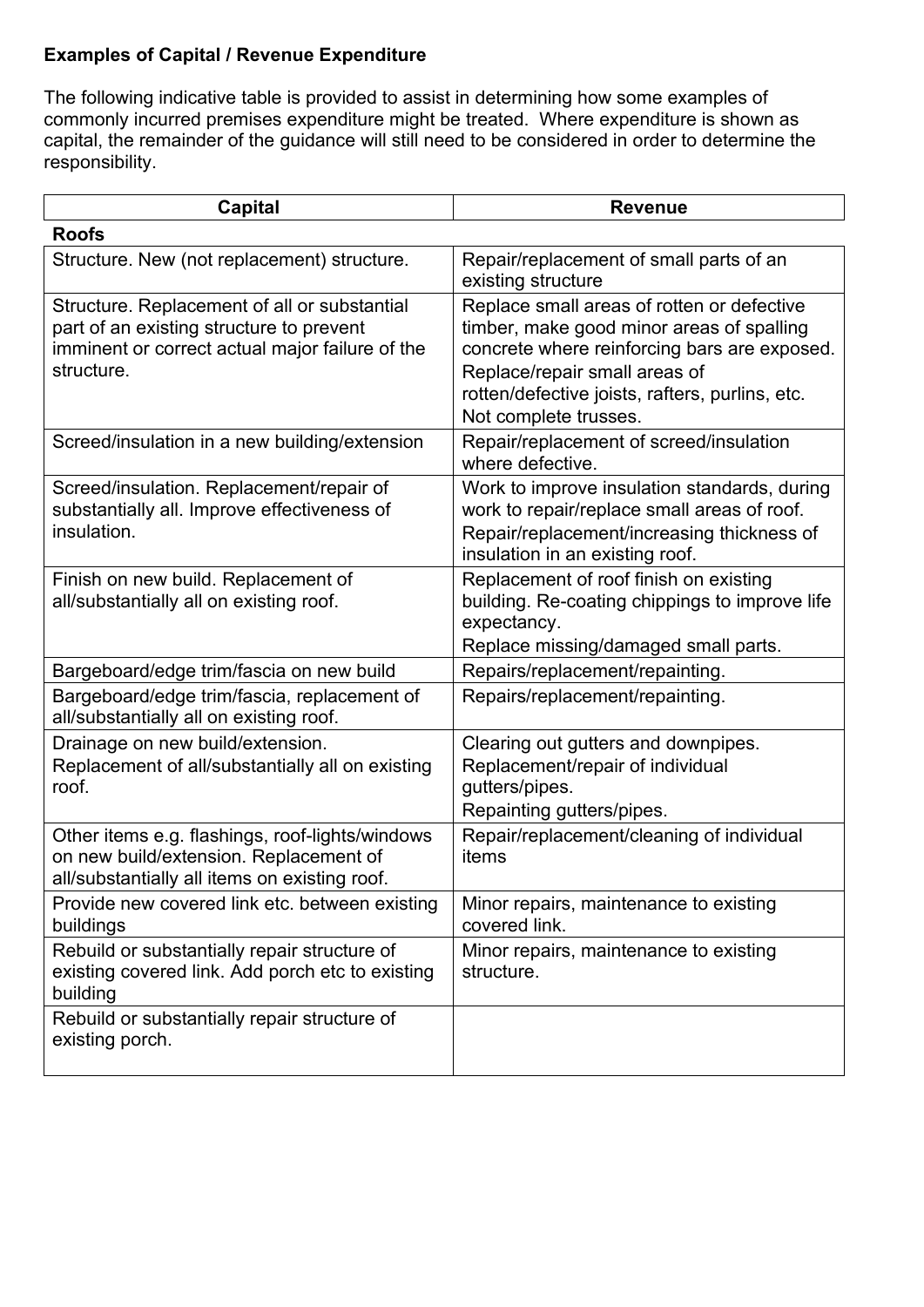| <b>Capital</b>                                                                                                                                                                                                    | <b>Revenue</b>                                                                                                                                                                                         |
|-------------------------------------------------------------------------------------------------------------------------------------------------------------------------------------------------------------------|--------------------------------------------------------------------------------------------------------------------------------------------------------------------------------------------------------|
| <b>Floors</b>                                                                                                                                                                                                     |                                                                                                                                                                                                        |
| Structure and damp proof course (dpc) in new<br>building                                                                                                                                                          | Repair/replacement of small parts of an<br>existing structure                                                                                                                                          |
| Structure and dpc – replacement of all or<br>substantial part of an existing structure to<br>prevent imminent or correct actual major failure<br>of the structure                                                 |                                                                                                                                                                                                        |
| Screed and finish in new build, replacement of<br>all/substantially all on existing floor - e.g.<br>replacement of most carpet/tiles in a room.                                                                   | Replacement and repair of screed and<br>finishes/replacement of mats/mat wells.<br>Maintenance e.g. re-varnishing wooden<br>floors.                                                                    |
| <b>Ceilings</b>                                                                                                                                                                                                   |                                                                                                                                                                                                        |
| Suspension                                                                                                                                                                                                        | Repair/replacement including from water<br>damage & necessary decoration                                                                                                                               |
| Membrane                                                                                                                                                                                                          |                                                                                                                                                                                                        |
| Fixed                                                                                                                                                                                                             | Repair/replacement inc from water damage.                                                                                                                                                              |
| Access panels                                                                                                                                                                                                     | Repair replacement                                                                                                                                                                                     |
| Specialist removal/replacement of<br>damaged/disturbed Asbestos based materials,<br>planned or emergency                                                                                                          | Inspection/air testing. Applying sealant coats<br>to asbestos surfaces for protection                                                                                                                  |
| <b>External Walls - masonry/cladding</b>                                                                                                                                                                          |                                                                                                                                                                                                        |
| Structure. Underpinning/propping for new build.<br>External finish on new build                                                                                                                                   | Repairs/preventative measures e.g. tree<br>removal. Repairs/replacement of small parts<br>of an existing structure e.g.<br>repointing/recladding a proportion of a wall<br>where failure has occurred. |
| External finish on existing build where needed<br>to prevent imminent (or correct actual) major<br>failure of the structure e.g.<br>repointing/recladding work affecting most of a<br>building/replacement build. |                                                                                                                                                                                                        |
| <b>Windows and Doors</b>                                                                                                                                                                                          |                                                                                                                                                                                                        |
| Framing – new build                                                                                                                                                                                               | Repair/replacement of individual frames.<br>Repainting frames.                                                                                                                                         |
| Framing – structural replacement programme                                                                                                                                                                        | Repair/replacement of individual windows.<br>Repainting frames.                                                                                                                                        |
| Glazing - new build                                                                                                                                                                                               | Replacing broken glass                                                                                                                                                                                 |
| Glazing - upgrading existing glazing                                                                                                                                                                              |                                                                                                                                                                                                        |
| Ironmongery                                                                                                                                                                                                       | Repair/replacement                                                                                                                                                                                     |
| Improved security                                                                                                                                                                                                 | Upgrading locks etc.                                                                                                                                                                                   |
| Jointing including mastic joints                                                                                                                                                                                  |                                                                                                                                                                                                        |
| Internal and external decorations to new build                                                                                                                                                                    | Internal and external decoration to include<br>cleaning down and preparation.                                                                                                                          |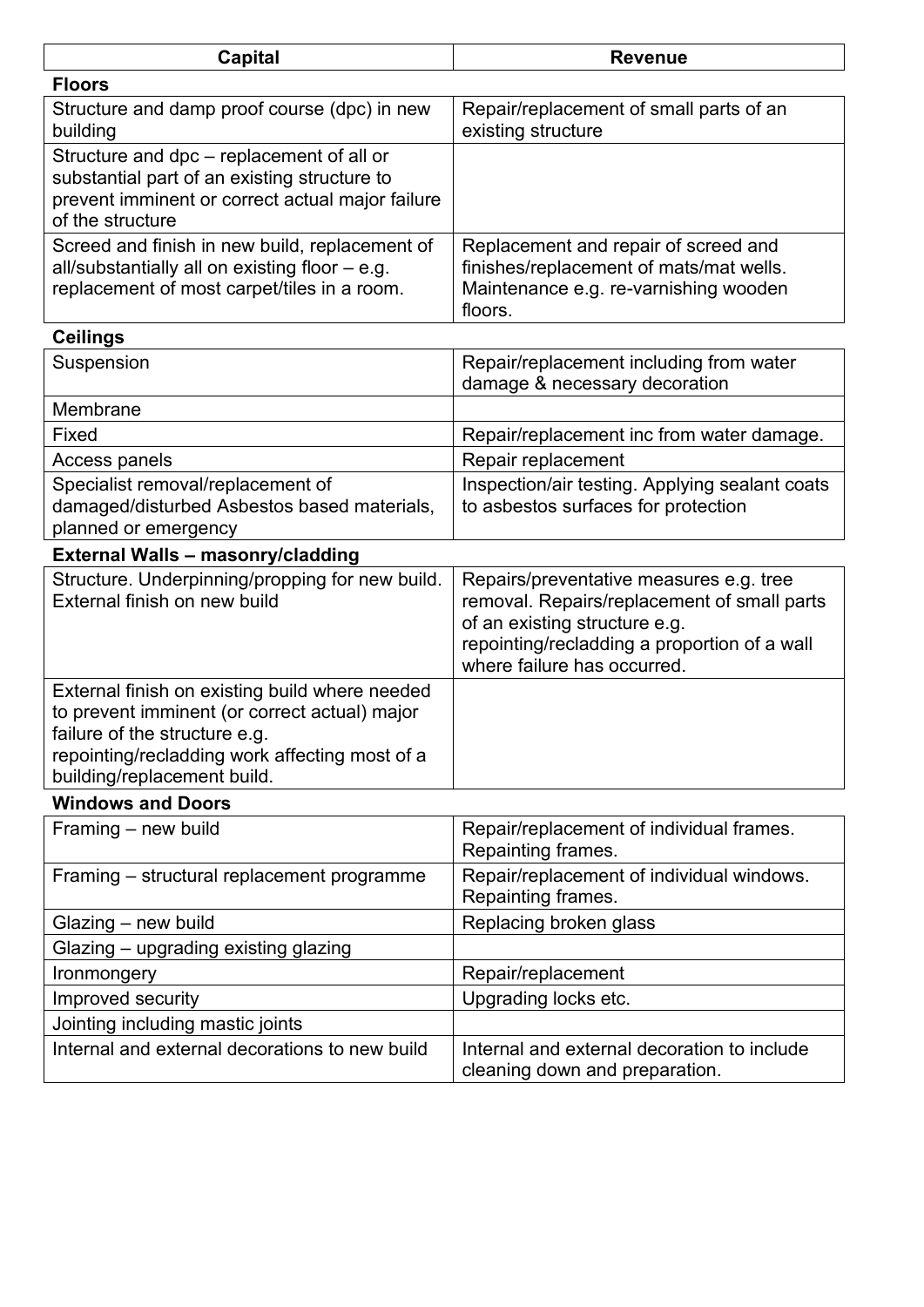| <b>Capital</b>                                                                                                                                              | <b>Revenue</b>                                                                                                                                            |  |
|-------------------------------------------------------------------------------------------------------------------------------------------------------------|-----------------------------------------------------------------------------------------------------------------------------------------------------------|--|
| <b>Masonry Chimneys</b>                                                                                                                                     |                                                                                                                                                           |  |
| <b>Structure</b>                                                                                                                                            |                                                                                                                                                           |  |
| Jointing including expansion and mortar<br>joints/pointing/dpc                                                                                              | Repair/repointing                                                                                                                                         |  |
| <b>Internal Walls</b>                                                                                                                                       |                                                                                                                                                           |  |
| Solid walls - complete including various internal<br>finishes, linings and decorations                                                                      | Repairs and redecoration to internal<br>plaster/linings, pin boards, etc.                                                                                 |  |
| Partitions - complete structure including linings,<br>framing, glazing, decoration, etc.                                                                    | Repairs and redecoration                                                                                                                                  |  |
| <b>Refurbishment and alterations</b>                                                                                                                        | <b>Minor alterations</b>                                                                                                                                  |  |
| Glazing to meet statutory Health and Safety<br>requirements                                                                                                 | Replacement of broken glass                                                                                                                               |  |
| <b>Sanitary Services</b>                                                                                                                                    |                                                                                                                                                           |  |
| In new buildings provision of all toilet fittings,<br>waste plumbing and internal drainage.                                                                 | Repair/replacement of damaged sanitary<br>ware, fittings, waste plumbing, etc.                                                                            |  |
| Large scale toilet refurbishment                                                                                                                            | Small areas of refurbishment                                                                                                                              |  |
| Provision of disabled facilities and facilities<br>related to pupils with statements                                                                        | Repair/replacement of damaged fittings,<br>waste plumbing etc.                                                                                            |  |
| Kitchens in new buildings, complete with<br>fittings, waste plumbing and internal drainage.<br>Internal finishes and decorations.<br>General refurbishment. | Maintenance of kitchen to requirements of<br>local authority.<br>Cleaning out drainage systems                                                            |  |
| Large and costly items of equipment.                                                                                                                        | Redecoration<br>Repairs/replacement parts.                                                                                                                |  |
| <b>Mechanical Services</b>                                                                                                                                  |                                                                                                                                                           |  |
| Complete heating and hot water systems to<br>new projects, including fuel, storage, controls,<br>distribution, flues, etc.                                  | General maintenance of all boiler house<br>plant including replacement of defective<br>parts. Regular cleaning. Energy saving<br>projects.                |  |
| Safe removal of old/damaged asbestos boiler<br>and pipework insulation, where risk to Health<br>and Safety.                                                 | <b>Monitoring systems</b><br>Health and safety issues                                                                                                     |  |
| Planned replacement of old boiler/controls<br>systems past the end of their useful life.                                                                    | Replacement of defective parts                                                                                                                            |  |
| Emergency replacement of boiler plant/systems                                                                                                               |                                                                                                                                                           |  |
| Provision of cold water services, storage tanks,<br>distribution, boosters, hose reels etc. in major<br>projects.                                           | Maintenance and repair/replacement of<br>defective parts such as servicing pipes.<br>Annual servicing of cold water tanks.                                |  |
| Gas distribution on new and major<br>refurbishments, terminal units                                                                                         | Repairs, maintenance and gas safety<br>All servicing                                                                                                      |  |
| Mechanical ventilation/air conditioning to major<br>projects.                                                                                               | Provision of local ventilation. Repair /<br>replacement of defective systems / units.                                                                     |  |
| Swimming pool plant and its complete<br>installation, including heat recovery systems                                                                       | Repair/replacement of parts to plant, pumps<br>and controls. Water treatment equipment and<br>all distribution pipework.<br>Simple heat recovery systems. |  |

| Capital                                   | <b>Revenue</b>                              |
|-------------------------------------------|---------------------------------------------|
| <b>Electrical Services</b>                |                                             |
| Main switchgear and distribution in major | Testing/replacement of distribution boards. |